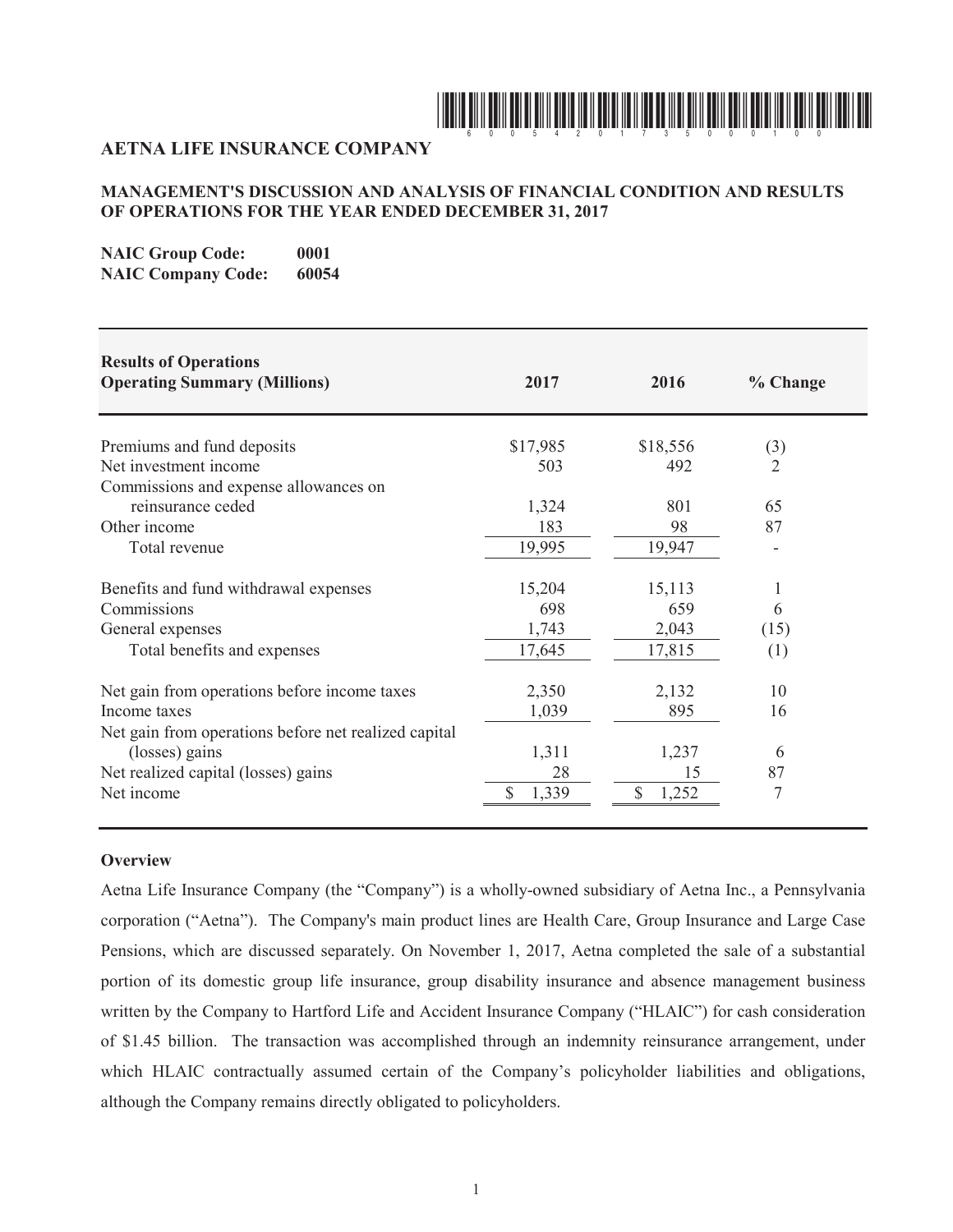#### **Net Income**

The Company's net income in 2017 was \$1,339 million as compared to net income of \$1,252 million in 2016. The increase in 2017 is primarily due to a decrease in tax expense, an increase in ceded reinsurance commissions, due to the sale of the Company's domestic group life insurance, group disability insurance and absence management business, and an increase in net realized capital gains in the Company's Health Care segment.

### **Net Realized Capital Gains and Losses**

Net realized capital gains for the Company were \$87 million in 2017, before the transfer of \$59 million of net realized capital gains to the Interest Maintenance Reserve ("IMR"), resulting in net realized capital gains of \$28 million after transfers to the IMR. Net realized capital gains for the Company were \$96 million in 2016, before the transfer of \$81 million of net realized capital gains to the Interest Maintenance Reserve ("IMR"), resulting in net realized capital gains of \$15 million after transfers to the IMR. The decrease in the Company's net realized capital gains before IMR transfers in 2017 were primarily due to a decrease in realized capital gains on the Company's bond portfolio and unaffiliated common stock in comparison to realized capital gains on the Company's bond portfolio and unaffiliated common stock in comparison to 2016.

# **Health Care and Group Insurance**

Decreased net gain from operations before income taxes in the Company's Health Care business in 2017, when compared to 2016, is primarily due to the Company's estimated future guaranty fund assessments as a result of Penn Treaty Network America Insurance Company Health Care products partially offset by the increase in pre-tax adjusted earnings which is primarily due to continued strong performance across the Company's Health Care businesses and reduced losses in individual Commercial products.

Net gain from operations before incomes taxes in the Company's Group Insurance business increased in 2017 compared to 2016 primarily due to the recognition of a portion of the gain related to the Group Insurance sale in 2017.

### *Health Care Products and Services*

The Company's Health Care products are marketed primarily to employers for the benefit of employees and their dependents through Aetna's subsidiaries. Health Care products consist of medical, pharmacy benefits management, dental and vision plans offered on both an insured basis (where the Company assumes all or a majority of the financial risk for health care costs) and an employer-funded basis (where the employer or other plan sponsor under an administrative services only ("ASO") contract, and not the Company, assumes all or a majority of this risk). The Company's medical plans include point of service ("POS"), preferred provider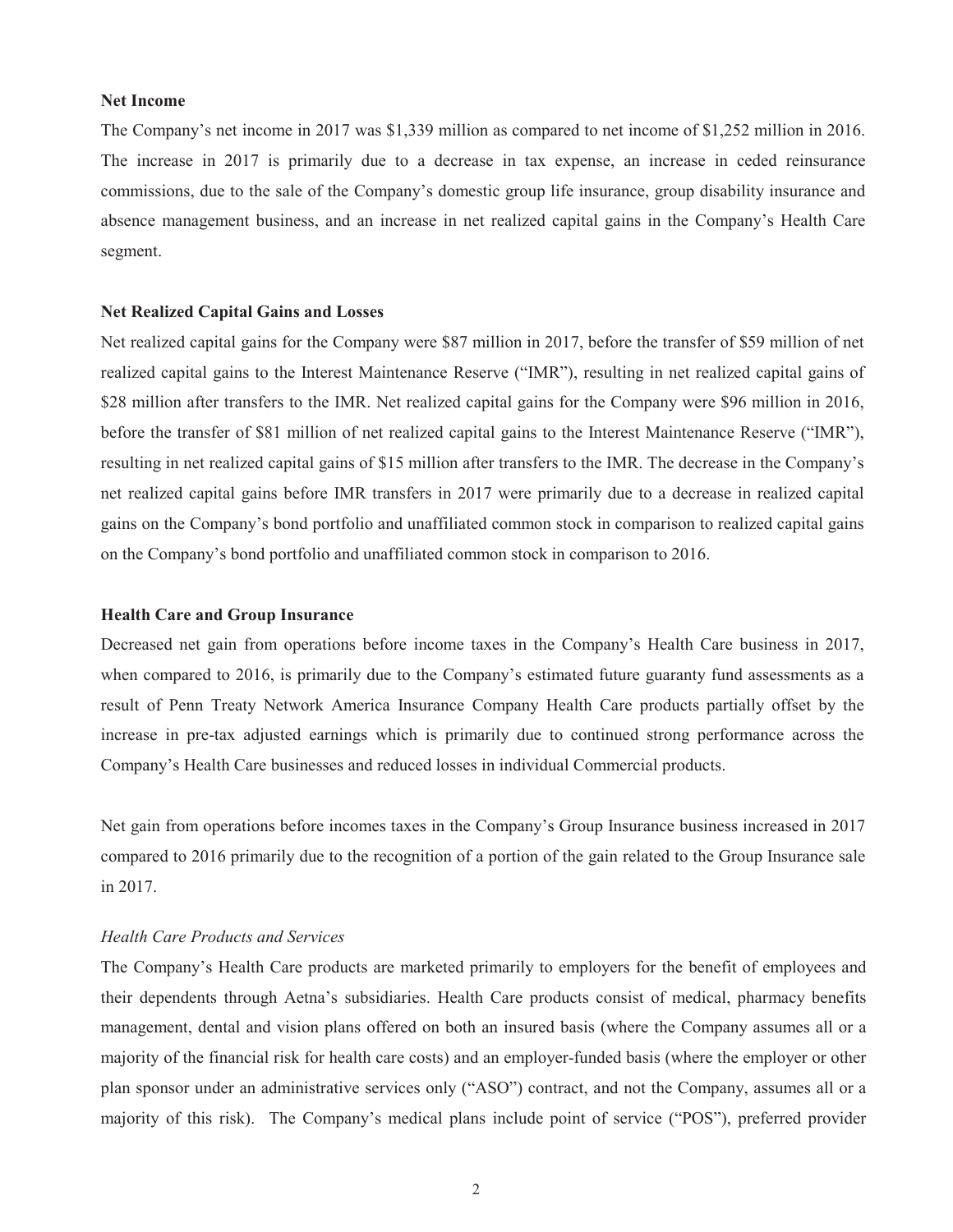organization ("PPO") and indemnity benefit plans. Medical plans also include health savings accounts and Aetna HealthFund®, consumer-directed plans that combine traditional POS or PPO and/or dental coverage, subject to a deductible, with an accumulating benefit account.

The Company's other Health Care products primarily consist of the following:

*Stop Loss Coverage.* The Company offers stop loss coverage for certain employers. Under this product, the Company assumes the costs associated with large individual claims and/or aggregate loss experience within the employer's ASO plan above a pre-set annual threshold.

*Medicare.* The Company's Medicare Advantage plans are offered on a PPO basis through the Centers for Medicare & Medicaid Services ("CMS") for Medicare-eligible individuals in certain geographic areas. Members typically receive enhanced benefits over standard Medicare fee-for-service coverage, including reduced cost-sharing, preventive care, vision and other services. The Company offered these plans in 1,213 counties in 40 states and Washington, D.C. in 2017, and is expanding to 1,317 counties in 40 states and Washington, D.C. in 2018.

The Company is a national provider of the Medicare Part D Prescription Drug Program ("PDP") in all 50 states and Washington, D.C. to both individuals and employer groups. All Medicare eligible individuals are eligible to participate in this voluntary prescription drug plan. Members typically receive coverage for certain prescription drugs, usually subject to a deductible, co-insurance and/or co-payment.

For certain qualifying employer groups, the Company offers its Medicare PPO products nationally. When combined with the Company's PDP product, these national PPO plans form an integrated national fullyinsured product for employers that provides medical and pharmacy benefits.

*Group Insurance Products and Services.* The Company's Group Insurance products are marketed primarily to employers for the benefit of employees and their dependents through Aetna's subsidiaries. During the fourth quarter of 2017, the Company sold a substantial portion of our Group Insurance business to HLAIC) (refer to Overview for additional information). Group Insurance products primarily consist of the following:

*Group Life Insurance* consists principally of group term life insurance coverage, the amounts of which may be fixed or linked to individual employee wage levels. The Company also offers voluntary spouse and dependent term life coverage, group universal life and accidental death and dismemberment insurance. The Company offers life insurance products on an insured basis.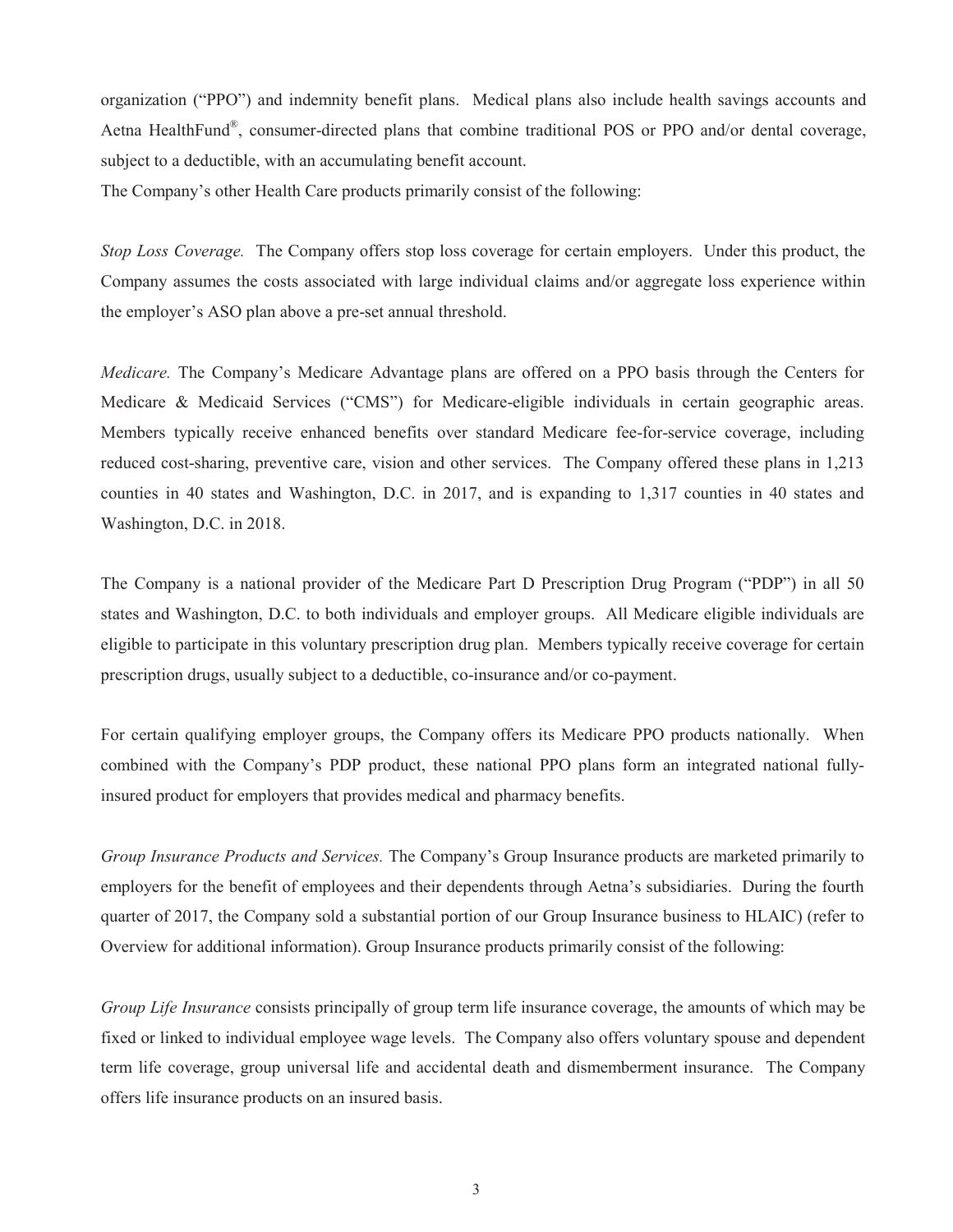*Group Disability Insurance* provides employee income replacement benefits for both short-term and long-term disability. The Company also offers disability products with additional case management features. Similar to Health Care products, the Company offers disability benefits on both an insured and ASO basis. The majority of the Group Long-Term Disability Insurance written in the Company is ceded to Aetna Health and Life Insurance Company, an affiliate of the Company. The Company also provides absence management services to employers, including short-term and long-term disability administration and leave management.

*Long-Term Care Insurance* provides benefits to cover the cost of care in private home settings, adult day care, assisted living or nursing facilities. Long-term care benefits were offered primarily on an insured basis. The product was available on both a service reimbursement and disability basis. The Company no longer solicits or accepts new long-term care customers.

Benefit expenses provided under both Health Care and Group Insurance insured plans are reflected in benefits and fund withdrawal expenses. Administrative expenses are associated with both insured and ASO plans and are reflected in general expenses.

#### *Insurance Reserve Liabilities*

Accident and Health policy and contract claim liabilities reflect estimates of the ultimate cost of claims that have been incurred but not yet reported or reported but not yet paid. Claim liabilities are estimated periodically, and any resulting adjustments are reflected in current-period operating results. Claim liabilities are based on a number of factors, including those derived from historical claim experience. Also included in these estimates is the cost of services that will continue to be rendered after the balance sheet date if the Company is obligated to pay for such services in accordance with contractual or regulatory requirements. A large portion of health care claims are not submitted to the Company until after the end of the month in which services are rendered by providers to members. As a result, judgment is used in this estimation process, there exists variability that is inherent in such estimates and the adequacy of the estimates is highly sensitive to changes in medical claims payment patterns and changes in medical cost trends. A worsening (or improvement) of medical cost trend or changes in claim payment patterns from those that were used in estimating claim liabilities at December 31, 2017 would cause these estimates to change in the near term, and such change could be material.

Life contract claim liabilities consist primarily of reserves associated with certain term insurance group disability and group term life insurance contracts, including an estimate for claims incurred but not reported as of the balance sheet date. Such reserves are based upon the present value of future benefits, which is based on assumed investment yields and assumptions regarding mortality, morbidity and recoveries from government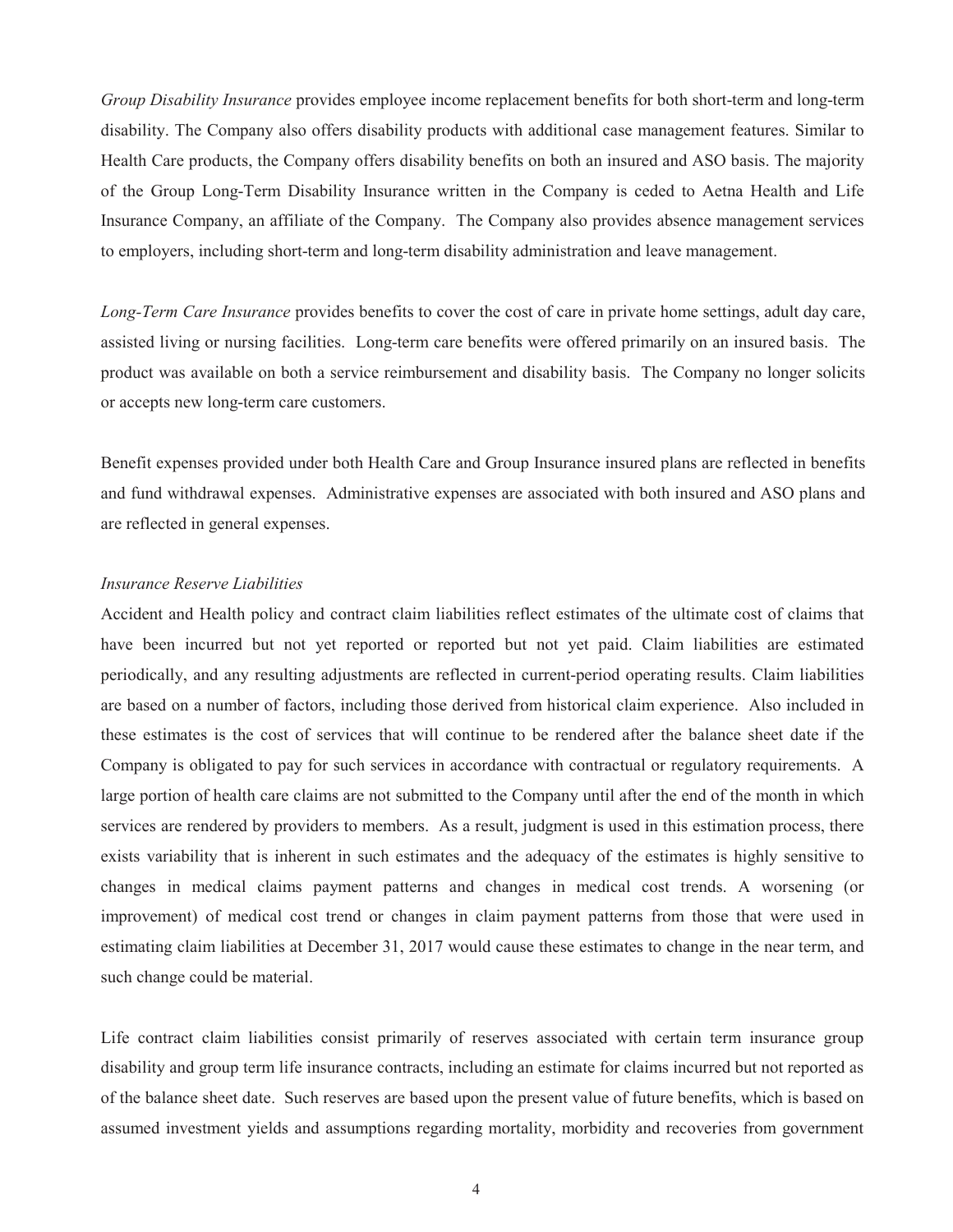programs. Reserves for claims incurred but not yet reported are developed using actuarial principles and assumptions which consider, among other things, contractual requirements, historical payment patterns, seasonality and other relevant factors.

Aggregate reserves for life and A&H policies and contracts consist primarily of reserves for limited payment pension and annuity contracts in the Large Case Pensions business and long-duration group paid-up and supplemental life and long-term care insurance contracts in the Group Insurance business. Reserves for limited payment contracts are computed using actuarial principles that consider, among other things, assumptions reflecting anticipated mortality, retirement, expense and interest rate experience. Such assumptions generally vary by plan, year of issue and policy duration. Reserves for group paid-up life and supplemental life and long-term care contracts are calculated using statutorily prescribed tables and interest rates and benefits to be paid to or on behalf of policyholders, less the present value of future net premiums. Reserves are estimated periodically and any resulting adjustments are reflected in current net income.

Liabilities for deposit-type contracts consist primarily of reserves for pension and annuity contracts in the Large Case Pensions business and customer funds associated with group life and health contracts in the Group Insurance business. Reserves on such contracts are equal to cumulative deposits less withdrawals and charges plus credited interest thereon, net of experience-rated adjustments. Reserves on contracts subject to experience rating reflect the rights of policyholders, plan participants and the Company.

Claims adjustment expenses, which are included in general expenses, represent costs incurred related to the claims settlement process such as costs to record, process and adjust claims. These expenses are calculated using a percentage of current claim liabilities, which is based on historical cost experience.

#### *Premiums*

Health and Group Insurance premiums are generally recorded as premium revenue over the term of the coverage. Some Group Insurance contracts allow for premiums to be adjusted to reflect emerging experience. Adjustments to such premiums under such contracts are recognized as the related experience emerges.

### *Principal Markets and Sales*

One or more products of the Company's Health Care and Group Insurance businesses are sold in all 50 states. Depending on the product, the Company markets to a range of customers from individuals and small employer groups to large, multi-site and/or multi-state employers. These products are sold through the Company's sales personnel, as well as independent brokers and consultants who assist in the production and servicing of business. Sales representatives also sell to employers on a direct basis. For large customers, independent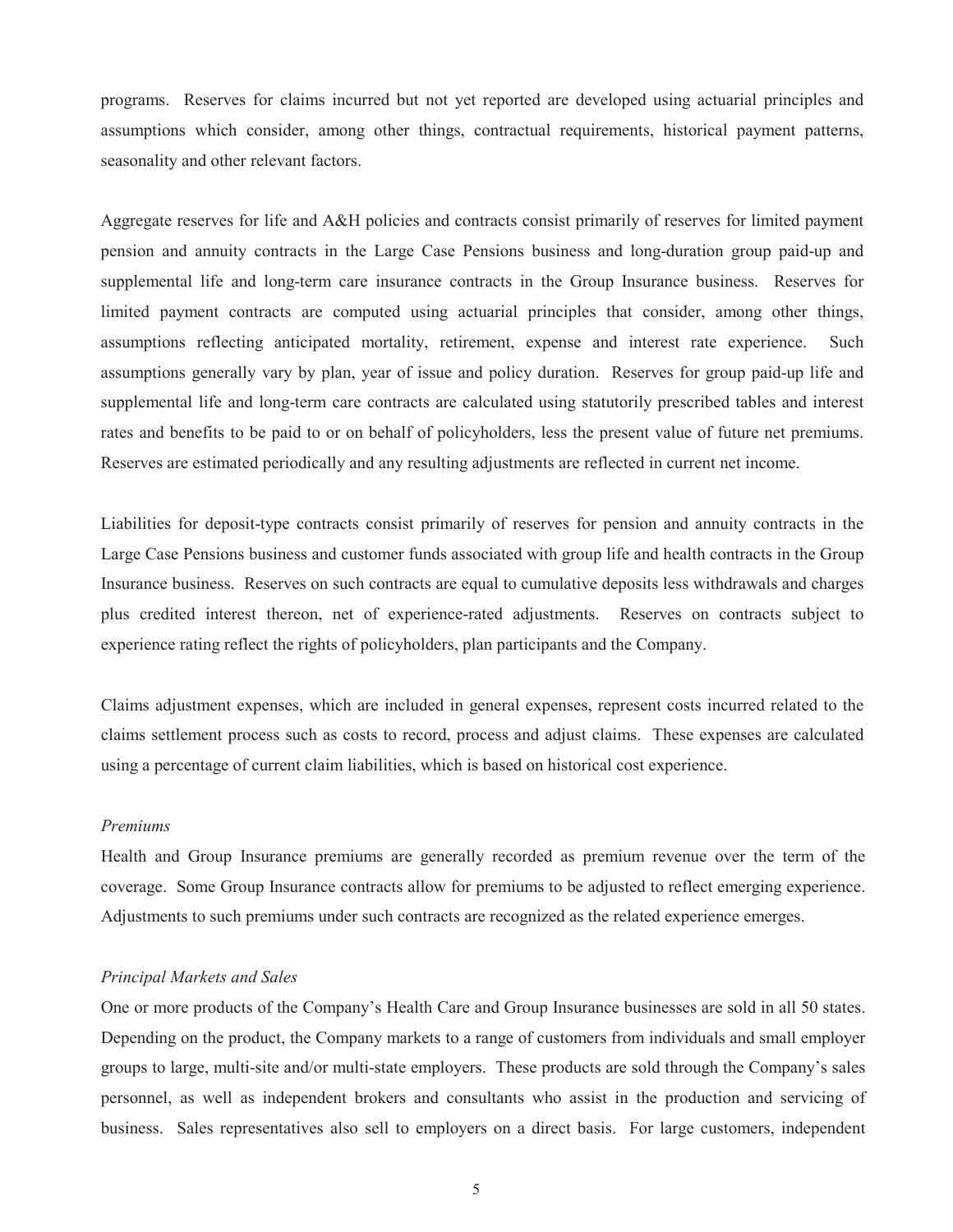consultants and brokers are frequently involved in employer health plan selection decisions and sales. The Company pays brokers compensation with respect to their services.

## **Large Case Pensions**

Large Case Pensions net loss from operations before income taxes decreased in 2017 compared to 2016 due primarily to higher mortality and other gains and a smaller interest deficit, partially offset with a larger reserve increase in 2017, than in 2016, based on asset adequacy testing.

# *Principal Products*

Large Case Pensions manages a variety of retirement products (including pension and annuity products) primarily for tax-qualified pension plans. These products provide a variety of funding and benefit payment distribution options and other services and include certain discontinued products. Contracts provide nonguaranteed, experience-rated and guaranteed investment options through General and Separate Account products. Separate Account assets and liabilities related to participating contracts, generally represent funds maintained to meet specific objectives of contract holders who bear the investment risk. Separate Account assets and liabilities related to non-participating contracts, represent funds where the Company bears the investment risk. Large Case Pensions earns fee revenue on the Separate Accounts. General Account assets supporting experience-rated products (where the contract holder, not the Company, assumes investment and other risks, subject to, among other things, certain minimum guarantees) may be subject to participant or contract holder withdrawal.

The Company discontinued the sale of its fully guaranteed Large Case Pensions products (Guaranteed Investment Contracts (GICs) and Single Premium Annuities (SPAs)) in 1993. The Company had approximately \$2,306 million and \$2,476 million of statutory reserves at December 31, 2017 and 2016, respectively, supporting these discontinued products. In November 2016, the last outstanding GIC contract matured.

#### *Reserves*

As discussed above, as of year-end 2017, the Company had approximately \$2,306 million of statutory reserves supporting discontinued products as compared to \$2,476 million at December 31, 2016. For General Account pension annuity reserves supporting continuing products, the Company had approximately \$1,091 million of statutory reserves at December 31, 2017 compared to \$1,117 million at December 31, 2016. The Company's reserves for limited payment type pension and annuity contracts are computed using actuarial principles that consider, among other things, assumptions reflecting anticipated mortality, retirement, expense and interest rate experience. Such assumptions generally vary by plan, year of issue and policy duration. The reserves for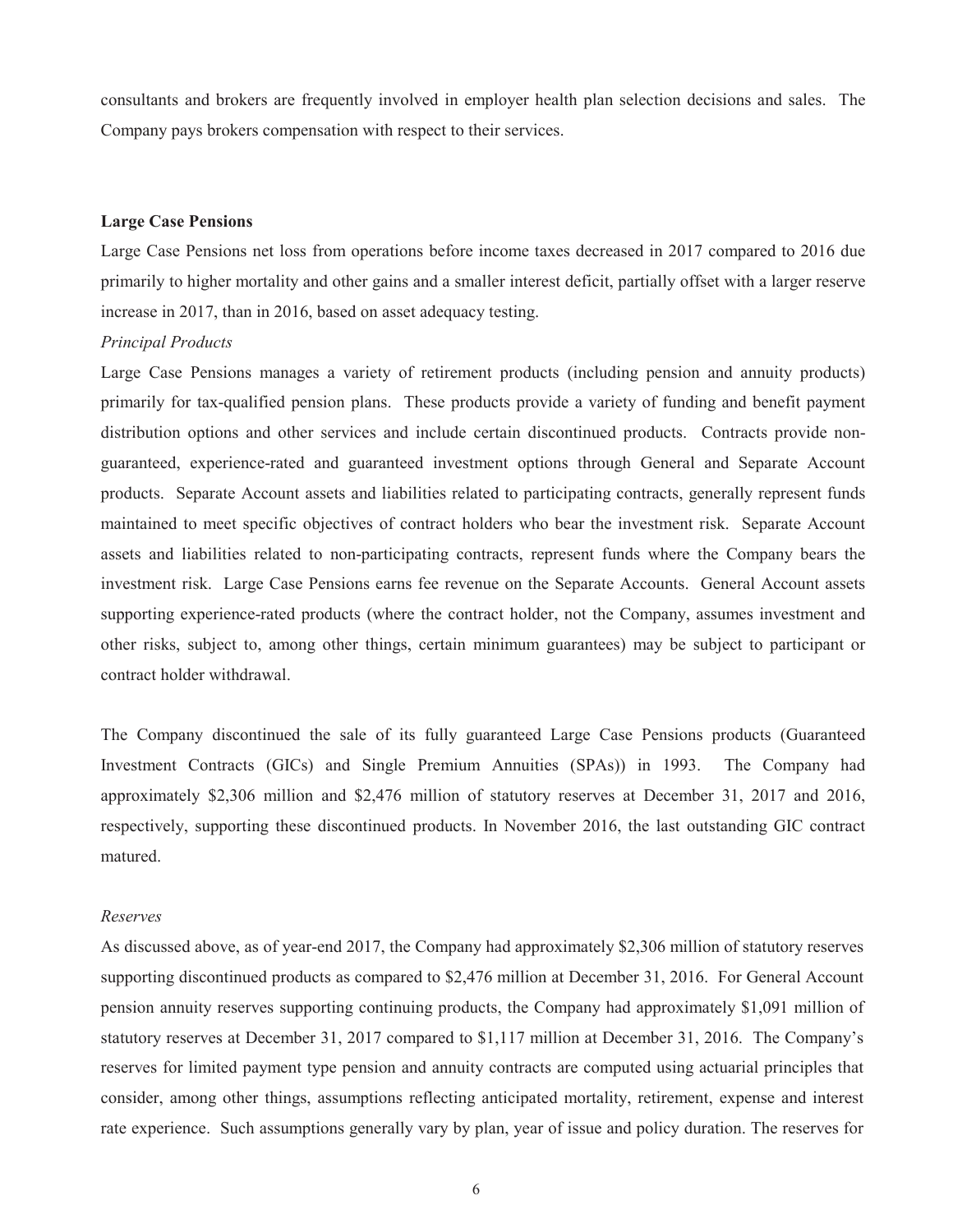pension and annuity deposit-type contracts are equal to cumulative deposits less withdrawals and charges plus credited interest thereon, net of experience-rated adjustments. Reserves on contracts subject to experience rating reflect the rights of policyholders, plan participants and the Company.

# **General Account Investments**

| (Millions)                                        | 2017        | 2016        |
|---------------------------------------------------|-------------|-------------|
| <b>Invested Assets</b>                            |             |             |
| <b>Bonds</b>                                      | \$<br>7,747 | 9,322<br>S. |
| Mortgage Loans on Real Estate                     | 1,384       | 1,281       |
| Cash, Cash Equivalents and Short-term Investments | (51)        | 1,131       |
| <b>Real Estate</b>                                | 255         | 278         |
| <b>Stocks</b>                                     | 129         | 70          |
| Other                                             | 1,158       | 1,203       |
| Total                                             | 10,622      | 13,285      |

The Company's investment objective is to fund policyholder and other liabilities in a manner that enhances shareholder and contract holder value, subject to appropriate risk constraints. The Company seeks to meet this investment objective through maintaining a mix of investments that reflect the characteristics of the liabilities they support; diversifying the types of investment risks by interest rate, liquidity, credit and equity price risk; and achieving asset diversification by investment type and industry. The Company regularly projects duration and cash flow characteristics of its liabilities and makes adjustments it believes are appropriate in its investment portfolios.

### *Bond Investments*

At December 31, 2017 and 2016, the Company's investments in bonds were \$7,747 million and \$9,322 million (73% and 70% of total General Account invested assets, for December 31, 2017 and 2016).

The Company regularly evaluates the appropriateness of its investments relative to its management-approved investment guidelines (and operates within those guidelines) and the business objective of the portfolios. The Company manages interest rate risk by seeking to maintain a tight match between the durations of the Company's assets and liabilities where appropriate, while credit risk is managed by seeking to maintain high average quality ratings and diversified sector exposure within the bond portfolio. The bonds in the Company's portfolio are generally rated by external rating agencies and, if not externally rated, are rated by the Company on a basis believed to be similar to that used by the rating agencies except for those that are in accordance with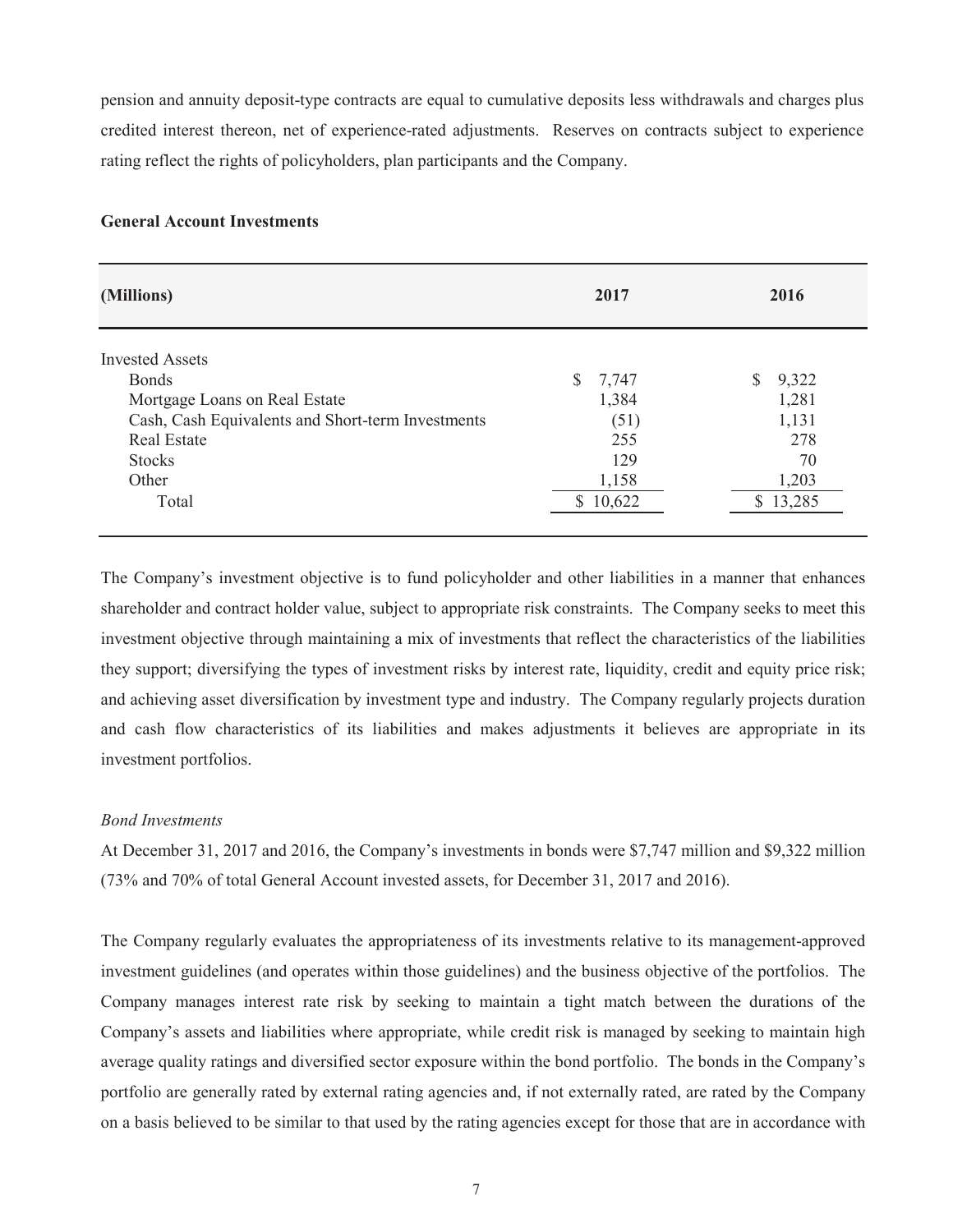the National Association of Insurance Commissioners' Securities Valuation Office. At each of December 31, 2017 and 2016, the average quality rating of the Company's bond portfolio was A.

The Company conducts regular reviews of its bond investments to assess whether a decline in fair value below carrying value is an other-than-temporary impairment ("OTTI"). Declines deemed to be OTTI are recognized as realized capital losses.

Substantially all of the fixed income investments included in the Company's bond portfolio are carried at amortized cost. At December 31, 2017, the fair value of these investments was approximately \$556 million higher than the statutory carrying value, compared with approximately \$392 million higher than the statutory carrying value at December 31, 2016. The increase in difference in fair value over carrying value of the Company's bond portfolio in 2017 compared to 2016 is primarily due to lower Treasury yields in 2017 over 2016.

"Below investment grade" bonds are defined to be securities that carry a rating of below BBB-/Baa3. At December 31, 2017 and 2016, the Company's bond portfolio included approximately \$810 million and \$794 million, respectively (10% and 9% of the bond portfolio, for December 31, 2017 and 2016), of investments that are considered below investment grade. The fair value of such investments was \$48 million greater than the carrying value at December 31, 2017 compared with \$34 million greater than the carrying value at December 31, 2016. The Company does not accrue interest on problem bonds when management believes the likelihood of collection of interest is doubtful.

# *Mortgage Loans on Real Estate Investments*

As of December 31, 2017 and 2016, the Company's investments in mortgage loans were \$1,384 million and \$1,281 million (13% and 10% of total General Account invested assets, for December 31, 2017 and 2016). At December 31, 2017 and 2016 the Company's mortgage loan portfolio yielded an average cash return of 6% for both years. The mortgage loan portfolio is comprised entirely of commercial loans.

The Company managed its mortgage loan portfolio during 2017 with the goal of maintaining the mortgage loan balance relative to invested assets by selectively pursuing new loan opportunities. The \$103 million increase in the mortgage loan balance during 2017 primarily reflects the transfer of mortgage loans into the ALIC portfolio in exchange for bonds.

As of December 31, 2017 and 2016, there were no mortgage loans with payments over 90 days past due and no loans on properties in the process of foreclosure.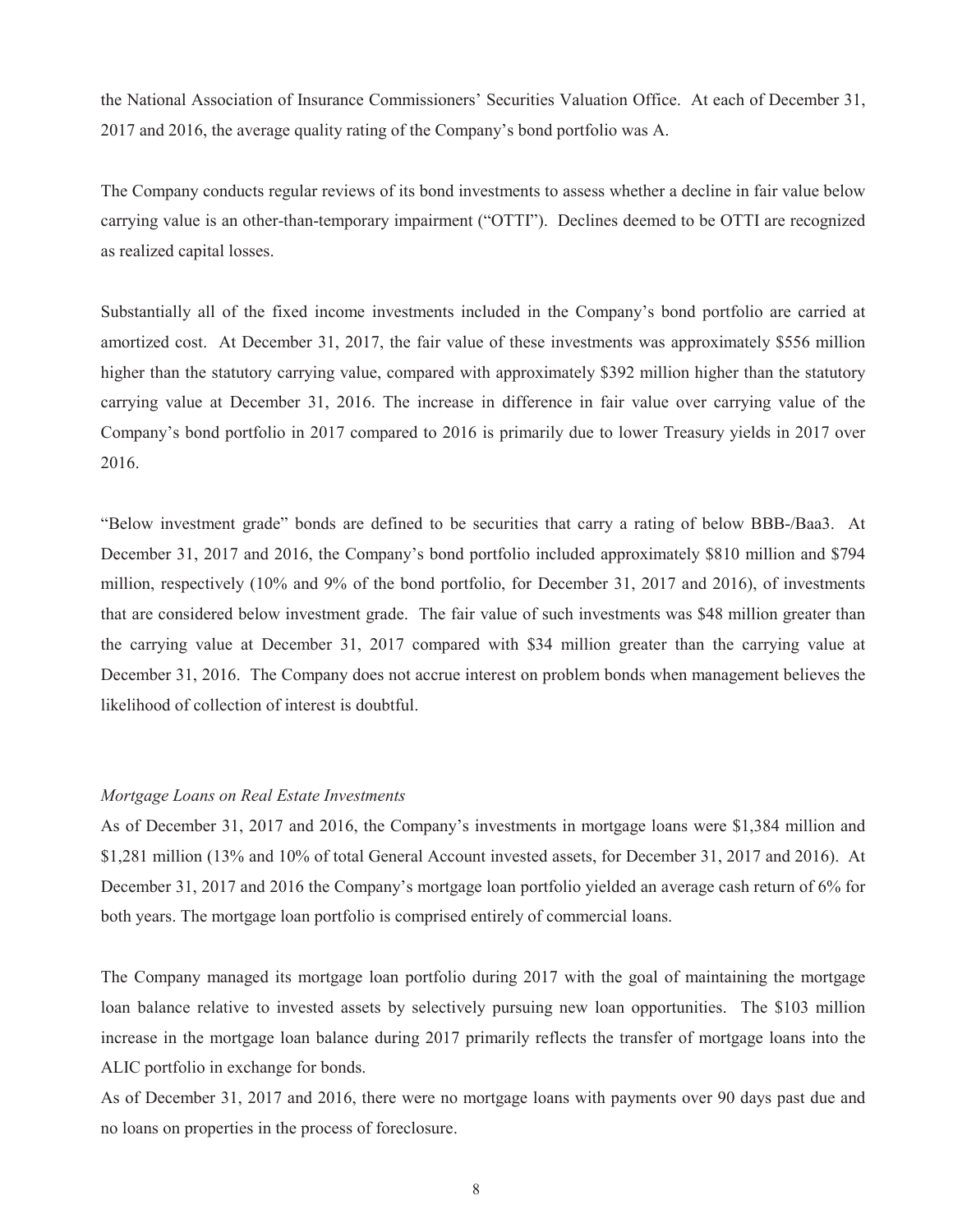Restructured loans are loans whose original contract terms have been modified to grant concessions to the borrower and are currently performing pursuant to such modified terms. As of December 31, 2017 and 2016, the Company had no restructured mortgage loans.

As of December 31, 2017, scheduled mortgage loan principal repayments were as follows (in millions):

| 2018       | 166 |
|------------|-----|
| 2019       | 124 |
| 2020       | 122 |
| 2021       | 239 |
| 2022       | 221 |
| Thereafter | 512 |

## *Real Estate Investments*

At December 31, 2017 and 2016, the Company's real estate balances were as follows:

| (Millions)                                   | 2017  | 2016   |
|----------------------------------------------|-------|--------|
| Properties occupied by the company           | \$226 | \$242  |
| Properties held for the production of income | 29    | 36     |
| Total                                        | \$255 | \$ 278 |

The Company's real estate investments are generally carried at the lower of depreciated cost or fair value. The fair value (based on appraisals) of properties acquired through foreclosure is established as the cost basis at the time of foreclosure. Adjustments to the carrying value, as a result of changes in fair value subsequent to foreclosures, are recorded as write-downs.

## *Use of Derivatives and Other Investments*

The Company uses derivative instruments in order to manage interest rate risk, price risk and credit exposure. The derivatives used consist primarily of futures contracts, forward contracts and interest rate swap agreements to manage market risk and credit default swaps (including replicated synthetic assets) to manage credit exposure. These instruments, viewed separately, subject the Company to varying degrees of interest rate and credit risk. However, when used for hedging, the expectation is that these instruments would reduce overall risk. Management does not believe that the Company's current level of hedging activity will have a material effect on the Company's liquidity or results of operations.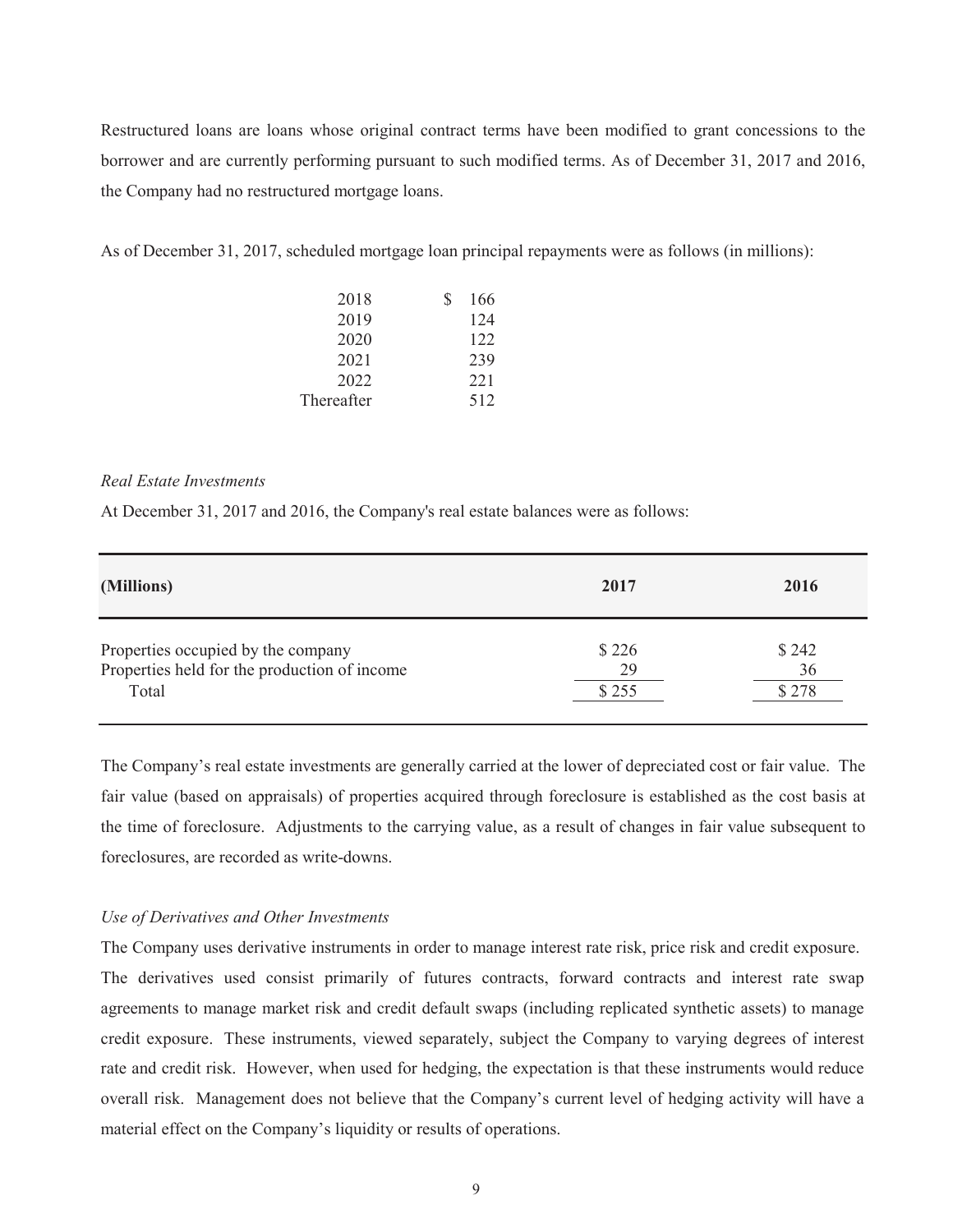As of December 31, 2017 and 2016, the Company's investments in other invested assets were \$1,142 million and \$1,202 million (11% and 9% of total invested assets, for December 31, 2017 and 2016). As of December 31, 2017, the Company's investments in other invested assets included its interest in Aetna Partners Diversified Fund, LLC ("APDF"), an affiliated fund of hedge funds (\$286 million) (see paragraph below), its interest in Aetna Partners Diversified Fund (Cayman), Limited ("APDF Cayman"), an affiliated fund of hedge funds organized in the Cayman Islands (\$148 million) (see paragraph below), Aetna Multi-Strategy 1099 fund ("Aetna 1099 Fund"), an affiliated fund of hedge funds (\$48 million) (see paragraph below), private equity partnerships (\$419 million), miscellaneous affiliated limited liability companies (\$36 million) and real estate partnerships (\$205 million). The \$61 million decrease is primarily attributable to the decrease in the receivables for securities.

Effective as of January 1, 2018, the Company has redeemed its interest in ADPF Cayman and is in the process of liquidating that fund. The Company is also in the process of redeeming all of its interest in, and closing, the Aetna 1099 Fund. The Company retains its interest in APDF, an unleveraged, diversified portfolio of hedge funds, which is intended to have limited directional bias to each of the broad equity and fixed income markets. As an investor in APDF, the Company has the right to withdraw capital quarterly. Aetna Capital Management, LLC, the investment manager of APDF, informs the Company of the name, strategy, and percentage allocation of each underlying hedge fund, as well as the performance attribution of each portfolio. The following factors speak to the risk profile of the Company's investments in APDF: (1) the investment objective of APDF, is to generate superior risk-adjusted returns while limiting direct exposure to broad equity and fixed-income markets; (2) APDF invests in a diversified portfolio of hedge funds (minimum of 15 individual funds); and (3) over the past 3 and 5 year periods ending December 31, 2017 the aggregate portfolio (APDF, APDF Cayman and Aetna 1099 Fund combined) earned 2.7% and 5.0%, respectively. The return since the inception of the portfolio compares favorably to those of other asset classes including global equities.

# **Investment Reserves**

The Company established an Asset Valuation Reserve ("AVR") of \$196 million and \$276 million at December 31, 2017 and 2016, respectively. The AVR is designed to address the credit-related (default) and equity risks of the Company's invested assets by calculating a basic contribution, a reserve objective, and a maximum reserve amount and controlling the flow of the reserve from/into surplus. The decrease in AVR compared to the prior year was primarily due to realized and unrealized losses on other invested assets resulting from the unfavorable investment conditions that existed during 2017.

The Company transferred \$96 million of net realized capital gains, net of tax, for the year ended December 31, 2017 and \$81 million of net realized capital losses, net of tax, for the year ended December 31, 2016, from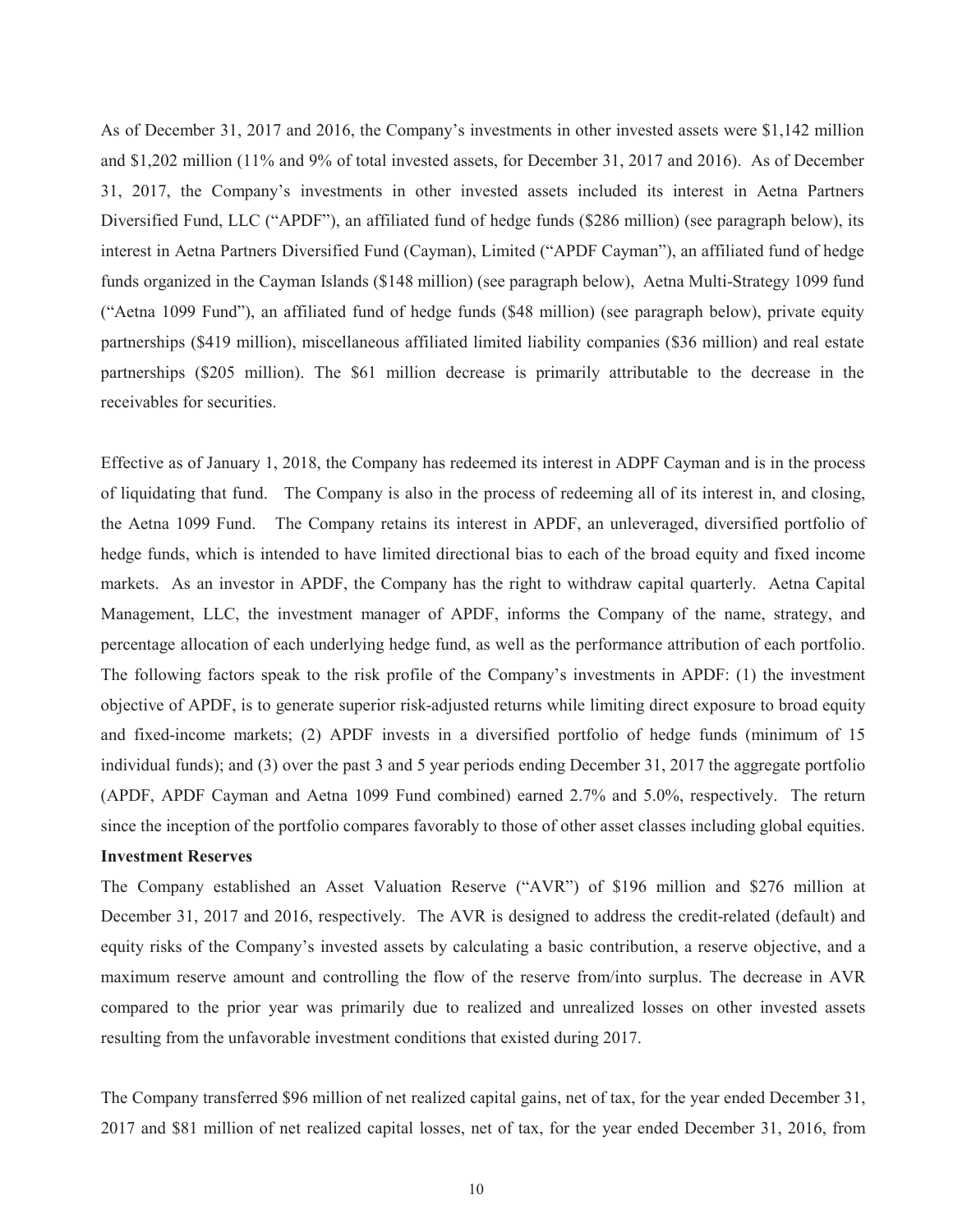income to the IMR. The IMR captures realized capital gains and losses from fixed income investments which result from interest rate changes (including interest-rate related OTTI) and amortizes these gains/losses into income over time. IMR amortization of \$46 million was recorded for both 2016 and 2015. The IMR reserve balance was \$135 million and \$133 million at December 31, 2017 and 2016, respectively.

## **Liquidity and Capital Resources**

| (Millions)                                                                                      | 2017                          | 2016                          |
|-------------------------------------------------------------------------------------------------|-------------------------------|-------------------------------|
| General Account Assets<br><b>Separate Accounts Assets</b>                                       | \$14,966<br>4,929             | \$17,714<br>4,662             |
| <b>Total Assets</b>                                                                             | \$19,895                      | \$22,376                      |
| <b>General Account Liabilities</b><br>Separate Accounts Liabilities<br><b>Total Liabilities</b> | \$12,062<br>4,929<br>\$16,991 | \$14,235<br>4,662<br>\$21,897 |
| <b>Total Capital and Surplus</b>                                                                | \$2,904                       | 3,479                         |
| Cash, Cash Equivalents and Short-term Investments                                               | S<br>(51)                     | 1,131                         |

The Company meets its operating requirements by maintaining appropriate levels of liquidity in its investment portfolio, using overall cash flows from premiums, deposits and income received on investments. The Company monitors the duration of its highly marketable bond portfolio and mortgage loans, and executes its purchases and sales of these investments with the objective of having adequate funds available to satisfy the Company's maturing liabilities. Overall cash flows are used primarily for claim and benefit payments, contract withdrawals and operating expenses.

The Company's current liquidity objectives are to maximize the use of available cash to fund ongoing operating needs, pay shareholder dividends, and strategically invest in core businesses.

Public bonds, mortgage-backed securities and U.S. Treasury securities in the Company's portfolio are highly marketable and thus can be used to enhance cash flow before maturity. The Company had mortgage passthroughs of \$308 million and \$1,283 million included in the bond portfolio at December 31, 2017 and 2016, respectively.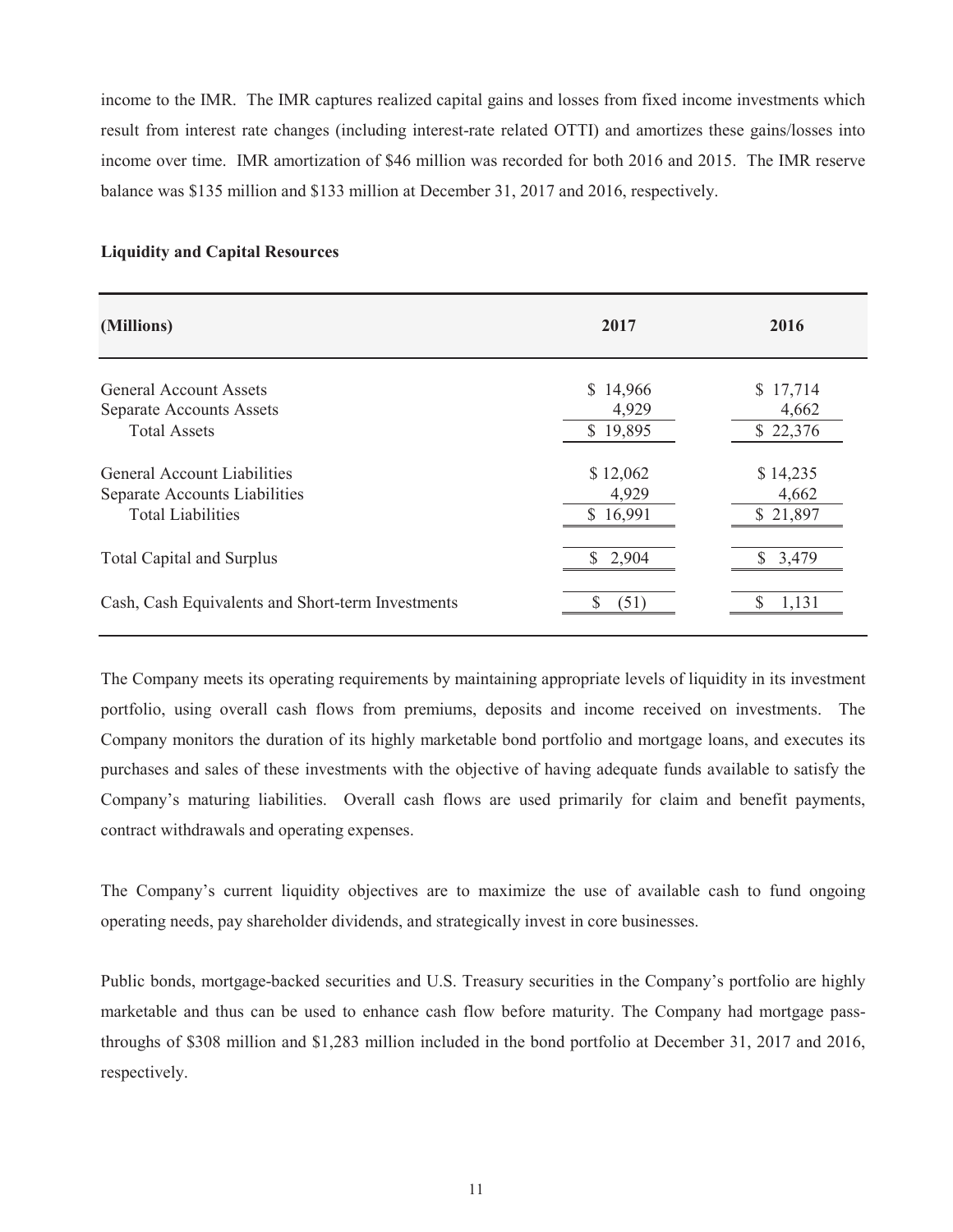# *Dividends and Capital Contributions*

The maximum amount of dividends which can be paid by State of Connecticut insurance companies to stockholders without prior approval by the State of Connecticut Insurance Department is the lesser of either (i) when combined with all dividends made during the preceding 12 months, an amount equal to the greater of (a) ten percent of surplus at December 31 of the preceding year or (b) the net gain from operations of the preceding year; or (ii) an amount equal to the Company's earned surplus. Dividends are paid as determined by the Company's Board of Directors.

# The Company paid dividends in 2017 to Aetna as follows:

\$400 million on March 17, 2017 - Extraordinary. The State of Connecticut Insurance Department approved this distribution on March 7, 2017. \$400 million on September 13, 2017 - Ordinary. The State of Connecticut Insurance Department approved this distribution on August 2, 2017. \$1,500 million on December 05, 2017 - Extraordinary. The State of Connecticut Insurance

Department approved this distribution on November 30, 2017.

The Company did not record any dividends declared and unpaid at December 31, 2017.

The Company paid dividends in 2016 to Aetna as follows:

\$600 million on March 28, 2016 - Extraordinary. The State of Connecticut Insurance Department approved this distribution on February 29, 2016.

\$600 million on June 14, 2016 - Extraordinary. The State of Connecticut Insurance Department approved this distribution on April 29, 2016.

\$300 million on December 13, 2016 - Extraordinary. The State of Connecticut Insurance Department approved this distribution on October 27, 2016.

The Company did not record any dividends declared and unpaid at December 31, 2016.

The Company did not record any capital contributions in 2017 and 2016, respectively.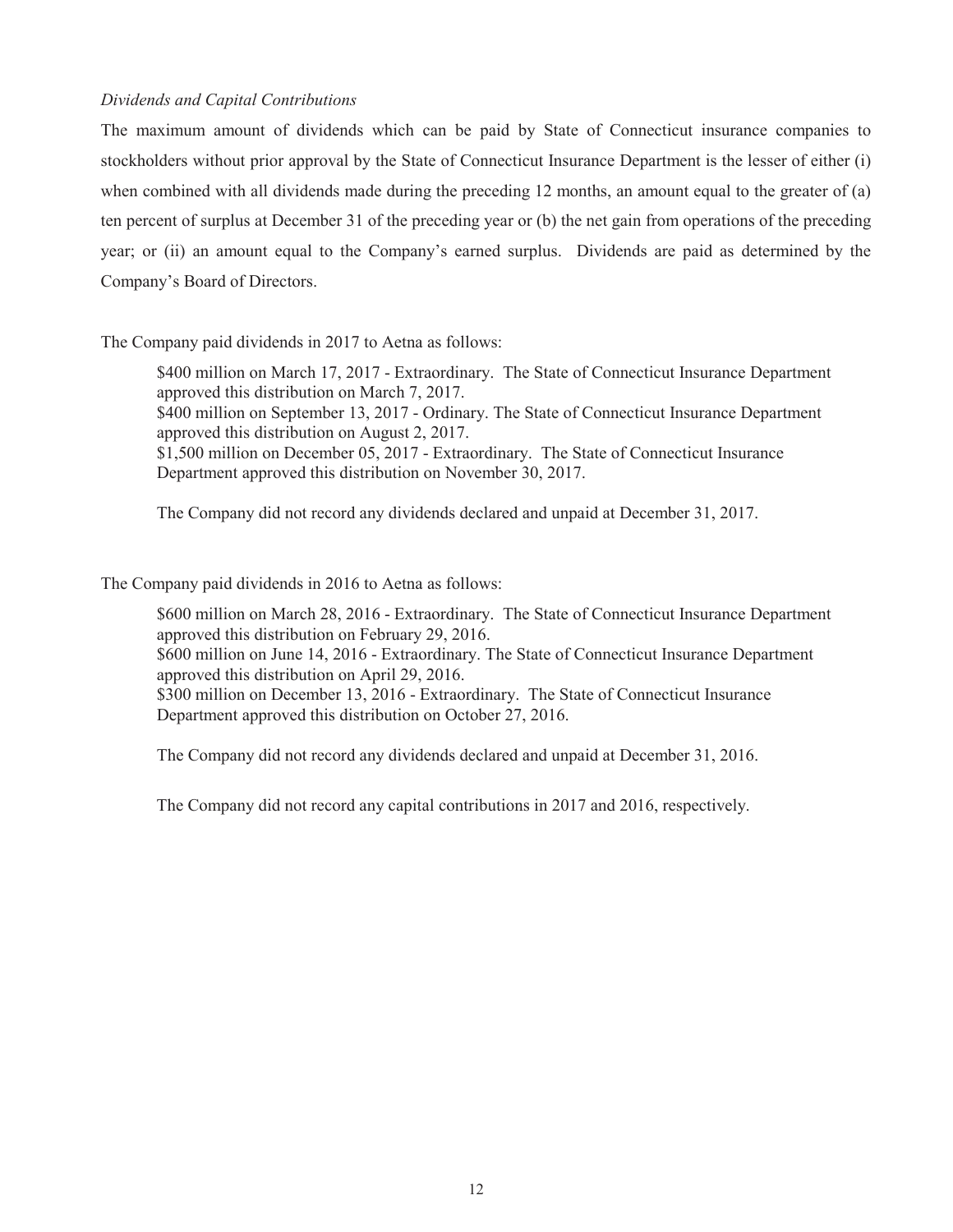### *Risk-Based Capital and Capital Management*

The Company had an authorized control level risk-based capital of \$732 million and had total adjusted capital of \$2,991 million at December 31, 2017, which is above the levels which would require regulatory action. The capital management decisions of the Company are made within established internal capital standards with the goals of maintaining acceptable regulatory capital levels and ratings.

# *Large Case Pensions Cash Flow*

In 2017 and 2016, Large Case Pensions' contract maturities, benefit payments and other payments were met primarily by funds provided from the Company's liquid investment grade bond portfolio.

At December 31, 2017, the expected run-off of the SPA liabilities, including future interest, was as follows: (in millions):

| 2018       | S | 328   |
|------------|---|-------|
| 2019       |   | 312   |
| 2020       |   | 297   |
| 2021       |   | 281   |
| 2022       |   | 266   |
| Thereafter |   | 3,240 |
|            |   |       |

Large Case Pensions contract maturities and other scheduled payments, including SPAs, unscheduled contract holder withdrawals and participant directed withdrawals were as follows (excluding transfers to other Company products) for the years ended December 31:

| (Millions)                                                                                                                      | 2017      | 2016      |
|---------------------------------------------------------------------------------------------------------------------------------|-----------|-----------|
| Contract maturities and other scheduled payments<br>Unscheduled contract holder withdrawals<br>Participant directed withdrawals | 394<br>32 | 443<br>17 |

At December 31, 2017, approximately \$371 million of experience-rated pension contracts allowed for unscheduled contract holder withdrawals, subject to timing restrictions and formula-based fair value adjustments. Further, approximately \$37 million of experience-rated pension contracts supported by general account assets could be withdrawn or transferred to other plan investment options at the direction of plan participants, without fair value adjustment, subject to plan, contractual and income tax provisions. The remainder of Large Case Pensions' contracts generally do not provide for unscheduled contract holder withdrawals.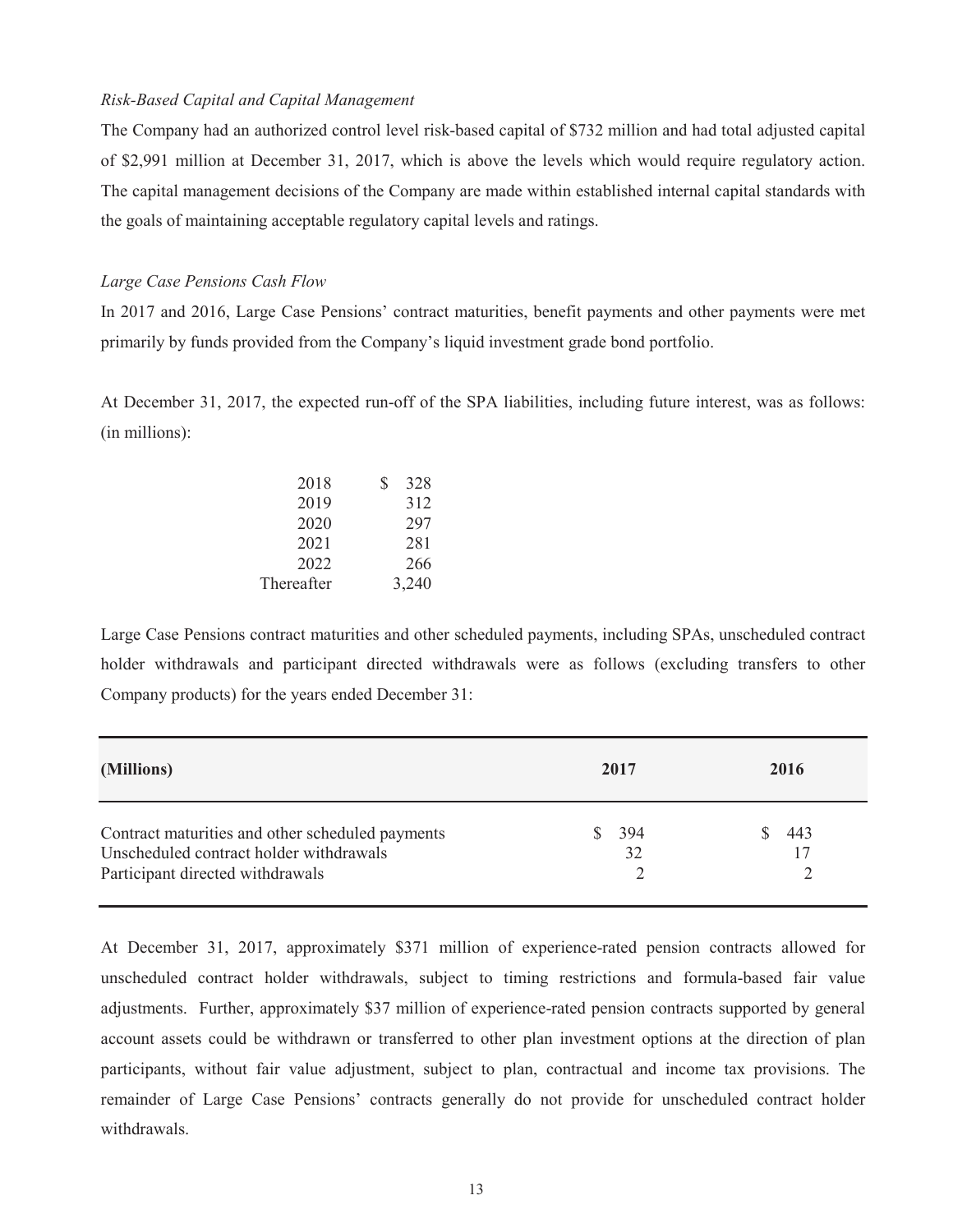### **Statement of Cash Flow**

| (Millions)                                                              | 2017                  | 2016        |
|-------------------------------------------------------------------------|-----------------------|-------------|
| Cash, Cash Equivalents and Short-Term Investments,<br>Beginning of Year | $\mathbb{S}$<br>1,131 | \$<br>1,082 |
| Net Cash Provided by<br><b>Operating Activities</b>                     | 2,016                 | 1,386       |
| Cash Provided by Investment<br>Proceeds                                 | 8,649                 | 5,624       |
| Cash Applied for Acquiring<br>Investments                               | (7,016)               | (5,785)     |
| Cash Applied for Financing<br>and Miscellaneous Sources                 | (4,831)               | (1, 176)    |
| Cash, Cash Equivalents and Short-term Investments,<br>End of Year       | (51)<br>S             | 1,131<br>S  |

The Company's cash requirements for 2017 and 2016 were met by funds provided from operations and from the maturity and sale of investments as detailed in the statement of Cash Flow in the Annual Statement on Page 5.

# **Regulatory Environment**

## *General*

The Company's operations are subject to comprehensive regulation throughout the states in which it does business. The laws of these states establish supervisory agencies, including state health and insurance departments, with broad authority to grant licenses to transact business and regulate many aspects of the products and services offered by the Company, as well as its solvency and reserve adequacy. Many agencies also regulate the Company's investment activities on the basis of quality, diversification, and other quantitative criteria. The Company's operations and accounts are subject to examination at regular intervals by certain of these regulators.

The Company's Medicare Advantage and Standalone Prescription Drug Plan ("PDP") products are regulated by CMS. The regulations and contractual requirements applicable to the Company and other participants in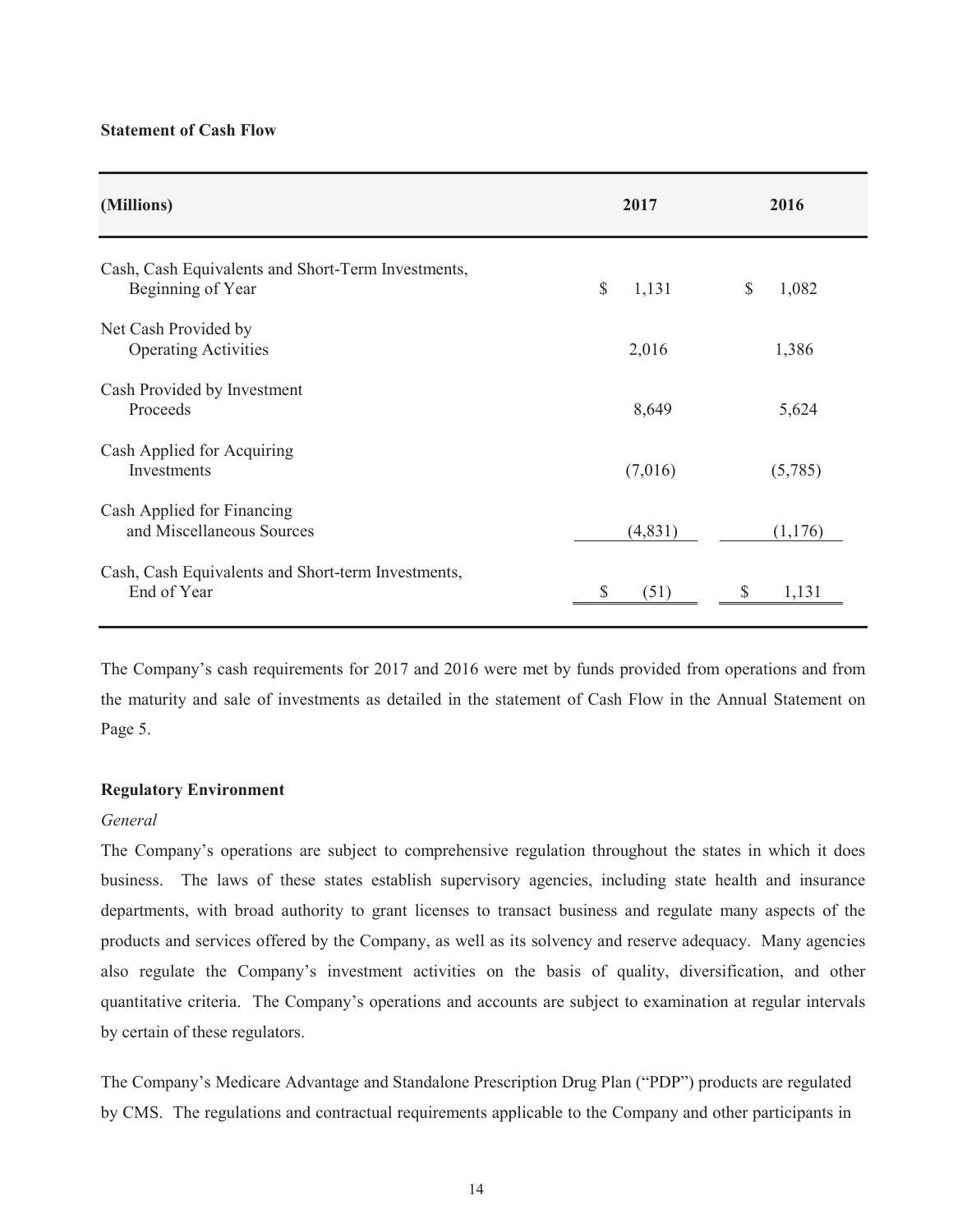Medicare programs are complex, expensive to comply with and subject to change. For example, in the second quarter of 2014, CMS issued a final rule implementing the Health Care Reform requirements that Medicare Advantage and PDP plans report and refund to CMS overpayments that those plans receive from CMS. The precise interpretation, impact and legality of this rule are not clear and are subject to pending litigation. In that same rule, CMS also changed in some respects how the Company can pay pharmacies in 2016 that impacts the Company's Medicare Advantage and PDP products. The Company has invested significant resources to comply with Medicare standards, and the Company's Medicare compliance efforts will continue to require significant resources. CMS may seek premium and other refunds, prohibit the Company from continuing to market and/or enroll members in or refuse to passively enroll members in one or more of the Company's Medicare or Medicare-Medicaid demonstration (historically known as "dual eligible") plans, exclude the Company from participating in one or more Medicare or dual eligible programs and/or institute other sanctions against the Company if the Company fails to comply with CMS regulations or the Company's Medicare contractual requirements.

# *Health Care*

The Patient Protection and Affordable Care Act and the Health Care and Education Reconciliation Act of 2010 (as amended, collectively, "Health Care Reform" or "ACA"), has made broad-based changes to the U.S. health care system. On January 20, 2017, the President signed an executive order that gives the regulatory agencies that enforce the ACA the authority to interpret regulations issued under the ACA in a way that limits fiscal burdens on states and financial or regulatory burdens on individuals, providers, health insurers and others. The practical implications of that order are unclear, and the future of the ACA is uncertain. While we anticipate continued efforts in 2018 and beyond to modify, repeal or replace the ACA, the Company expects aspects of the ACA to continue to significantly impact the Company's business operations and operating results, including the Company's pricing, medical benefit ratios and the geographies in which the Company's products are available. Health Care Reform has presented the Company with business opportunities, but also with financial and regulatory challenges. Most of the ACA's key components were phased in during or prior to 2014, including Public Exchanges, required minimum MLRs in commercial and Medicare products, the individual coverage mandate, guaranteed issue, rating limits in individual and small group products, significant new industry-wide fees, assessments and taxes, enhanced premium rate review and disclosure processes, reduced Medicare Advantage payment rates to insurers, and linking Medicare Advantage payments to a plan's CMS quality performance ratings or "star ratings." The effects of these changes are reflected in the Company's operating results. If the ACA is not amended, repealed or replaced, certain of its components will continue to be phased in until 2022

The Company expects to continue to dedicate significant resources and incur significant expenses during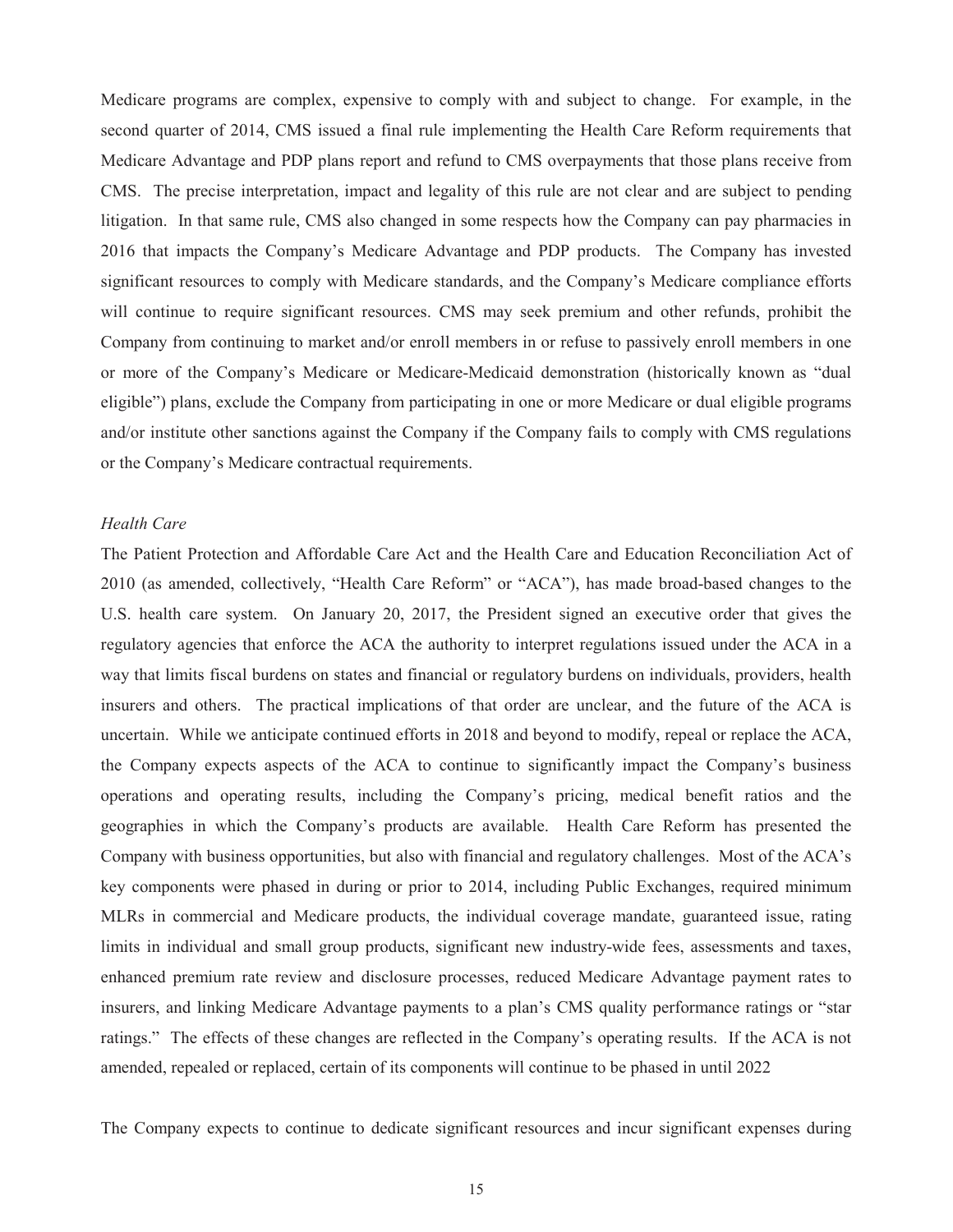2018 to comply with Health Care Reform as currently enacted and implement and comply with changes in Health Care Reform as well as state level health care reform. While most of the significant aspects of Health Care Reform became effective during or prior to 2014, parts of Health Care Reform continue to evolve through the promulgation of executive orders, regulations and guidance. Additional changes to Health Care Reform and those regulations and guidance at the federal and/or state level are likely, and those changes are likely to be significant. Growing state and federal budgetary pressures make it more likely that any changes, including changes at the state level in response to changes to, or repeal or replacement of, Health Care Reform and/or changes in the funding levels and/or payment mechanisms of federally supported benefit programs, will be adverse to us. Given the inherent difficulty of foreseeing the nature and scope of future changes to Health Care Reform and how states, businesses and individuals will respond to those changes, the Company cannot predict the impact to the Company of future changes to Health Care Reform. It is reasonably possible that repeal or replacement of or other changes to Health Care Reform and/or states' responses to such changes, in the aggregate, could have a significant adverse effect on the Company's business operations and financial results.

Potential repeal of Health Care Reform, ongoing legislative, regulatory and administrative policy changes to Health Care Reform, the results of congressional and state level elections, pending litigation challenging aspects of the law or funding for the law and federal budget negotiations continue to create uncertainty about the ultimate impact of Health Care Reform. Examples of recent administrative policy, legislative and regulatory changes include: the January 2018 suspension of the health insurer fee for 2019 and delay of the "Cadillac" tax on high-cost employer-sponsored health coverage until 2022; the December 2017 Tax Cuts and Jobs Act of 2017, which repealed Health Care Reform's individual mandate and related penalties; the January 20, 2017 and October 2017 executive orders relating to Health Care Reform; the federal government's October 12, 2017 curtailment of payments related to the Cost-Sharing Subsidy Program; the November 2016 HHS announcement that risk corridor collections for the 2015 program year would be applied first to amounts owed to plans for the 2014 program year; and the May 2016 final regulations relating to Health Care Reform's non-discrimination requirements. The pending litigation challenging Health Care Reform includes challenges by various states of the federal government's decision to curtail payments related to the Cost-Sharing Subsidy Program. The time frame for conclusion and final outcome and ultimate impact of this litigation are uncertain.

As described above, the availability of funding for Health Care Reform's temporary risk corridor program is an example of this uncertainty. The Company continues to believe that receipt of any risk corridor payment from HHS for the 2016 or 2015 program year and receipt of such payments in excess of the announced prorated amount for the 2014 program year are uncertain. At December 31, 2017, the Company had a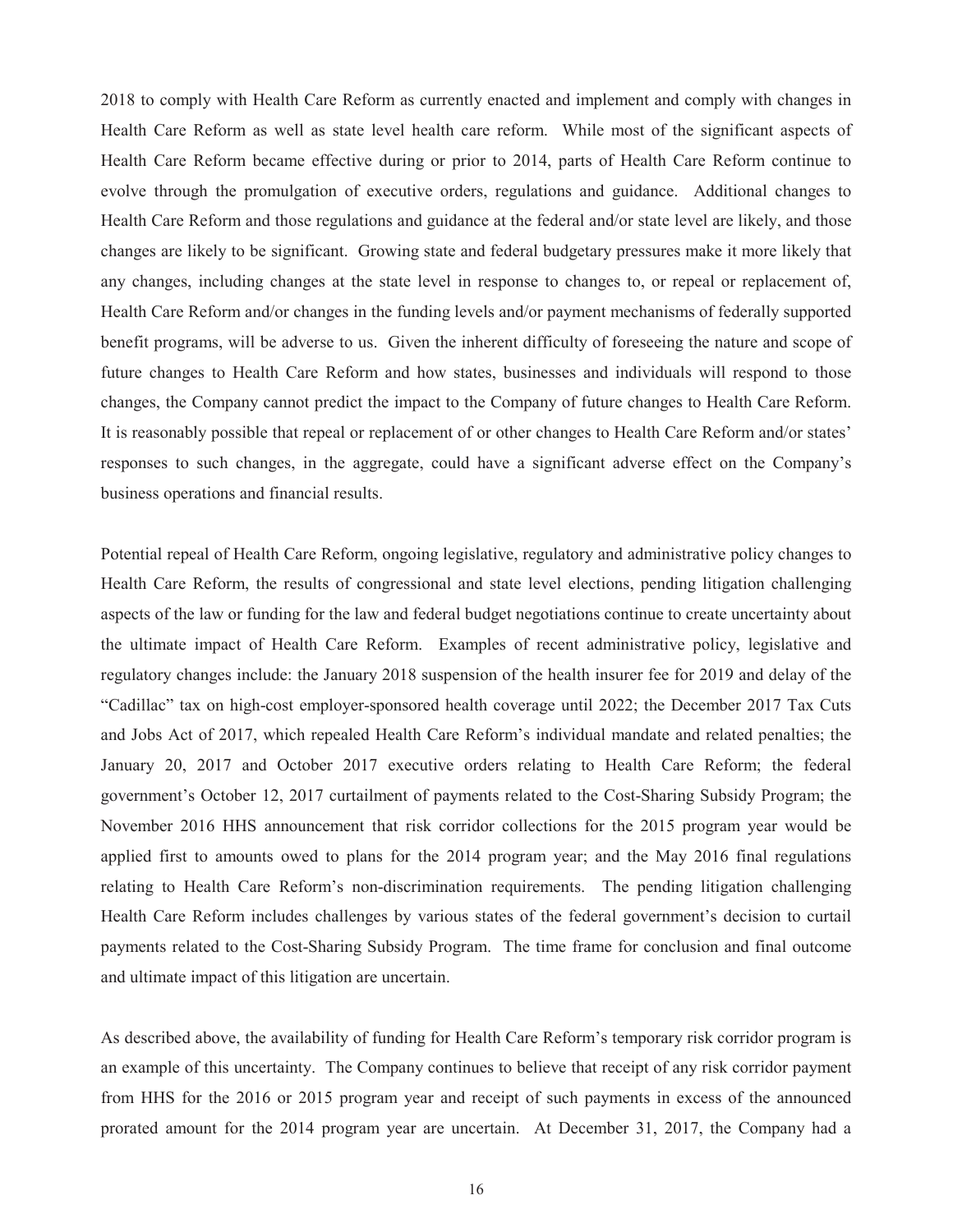\$18,901 receivable for the remaining 2014 program year prorated amount that had not been collected from HHS and had no receivable for either of the 2015 or 2016 program years. 2016 was the last program year for Health Care Reform's risk corridor program. On-going uncertainty regarding the funding of Health Care Reform-related programs and subsidies can be expected to create additional instability in the marketplace.

In addition to efforts to amend, repeal or replace Health Care Reform and the related regulations, the federal and state governments also continue to enact and seriously consider many other broad-based legislative and regulatory proposals that have had a material impact on or could materially impact various aspects of the health care and related benefits system and the Company's business. The Company cannot predict whether pending or future federal or state legislation or court proceedings, including future U.S. Congressional appropriations, will change various aspects of the health care and related benefits system or Health Care Reform or the impact those changes will have on the Company's business operations or operating results, but the effects could be materially adverse.

In addition, Health Care Reform ties a portion of each Medicare Advantage plans' reimbursement to the achievement of favorable CMS quality performance measures ("star ratings"). Since 2015, only Medicare Advantage plans with an overall star rating of four or more stars (out of five stars) are eligible for a quality bonus in their basic premium rates. As a result, the Company's Medicare Advantage plans' operating results in 2018 and going forward will be significantly affected by their star ratings.

### **Events Subsequent**

There were no known events subsequent to the close of the books or accounts of this statement that would have a material effect on the financial condition of the Company.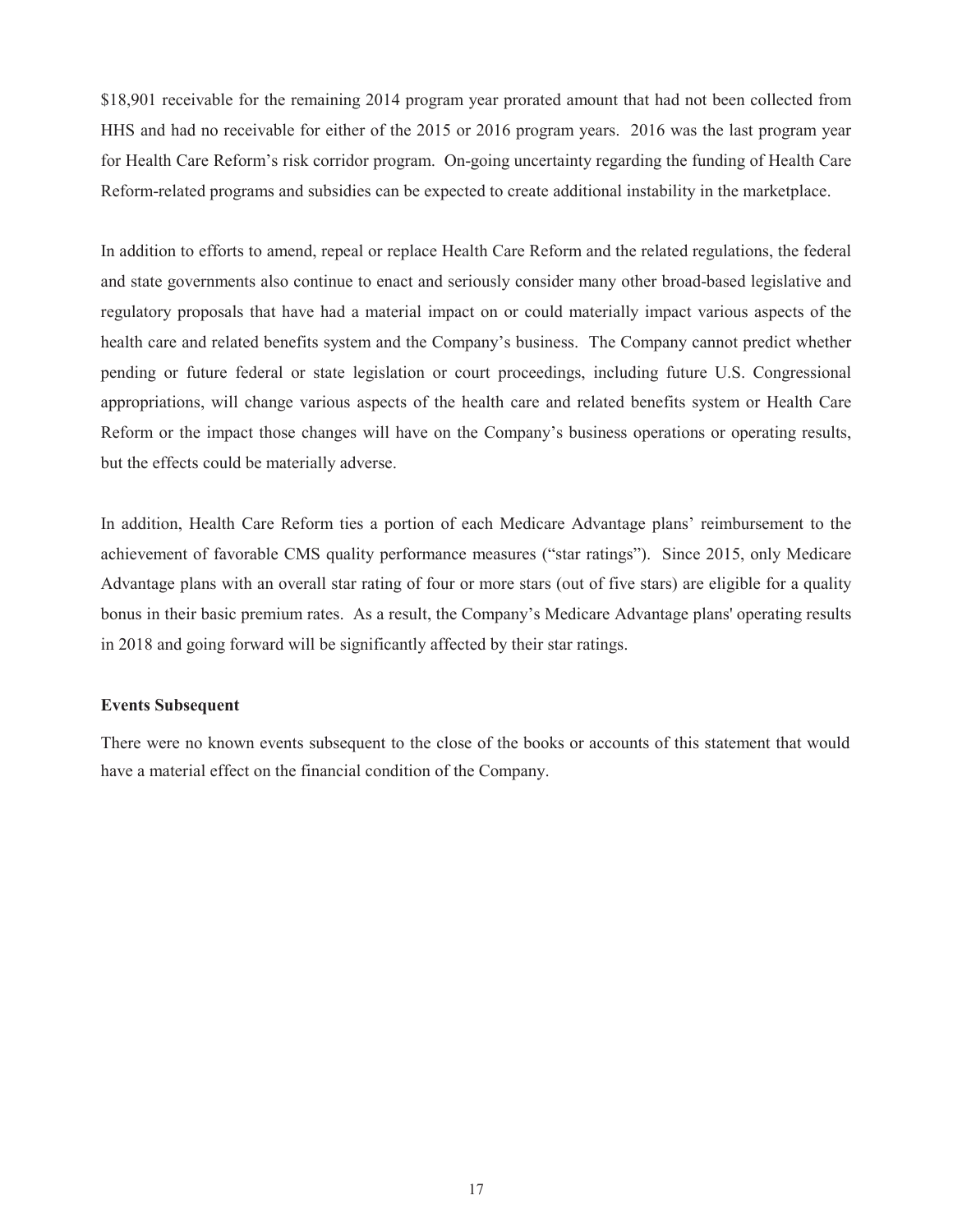#### **Other Material Items**

#### *Assets*

#### *General Account Invested Assets*

The decrease in general account cash and other invested assets is primarily due to the decrease in the Company's Bonds in 2017 compared to 2016 as well as a decrease in cash and short-term investment in 2017 compared to 2016.

# *Uncollected Premiums and Agents' Balances in Course of Collection*

The increase in uncollected premiums is primarily related to the timing of payments and a higher uncollected premiums balance in Medicare due to increased Medicare membership in 2017 compared to 2016.

#### *Accrued retrospective premiums*

The decrease in uncollected premiums is primarily related to the timing of payments and a lower uncollected premiums balance in Medicare in 2017 compared to 2016.

### *Net deferred tax asset*

The net deferred tax asset/liability is computed using a balance sheet approach. Temporary adjustments are identified and deferred tax assets/liabilities computed by comparing the statutory and tax basis balances. Large swings in the underlying statutory basis of assets and liabilities can also create large variances in the deferred tax assets and liabilities year to year. The change in the net deferred tax asset between 2017 and 2016 is primarily driven by a re-measurement of deferred income taxes in 2017 due to the Tax Cuts and Jobs Act of 2017 (the "TCJA") which was enacted on December 22, 2017. The most significant components of the re-measurement activity are related to the deferred tax assets associated with severance liabilities, nonadmitted assets, deferred acquisition costs and section 807(c) reserves.

### *Receivable from Parent, Subsidiaries and Affiliates*

Receivables from parent, subsidiaries and affiliates are settled within 90 days following a month-end and fluctuations are attributable primarily to the timing of settlements.

# *Liabilities, Surplus and Other funds*

## *Aggregate reserve for Life contracts, accident and health contracts*

The decrease is primarily due to the sale of a substantial portion of its domestic group life insurance, group disability insurance and absence management business written by the Company to HLAIC.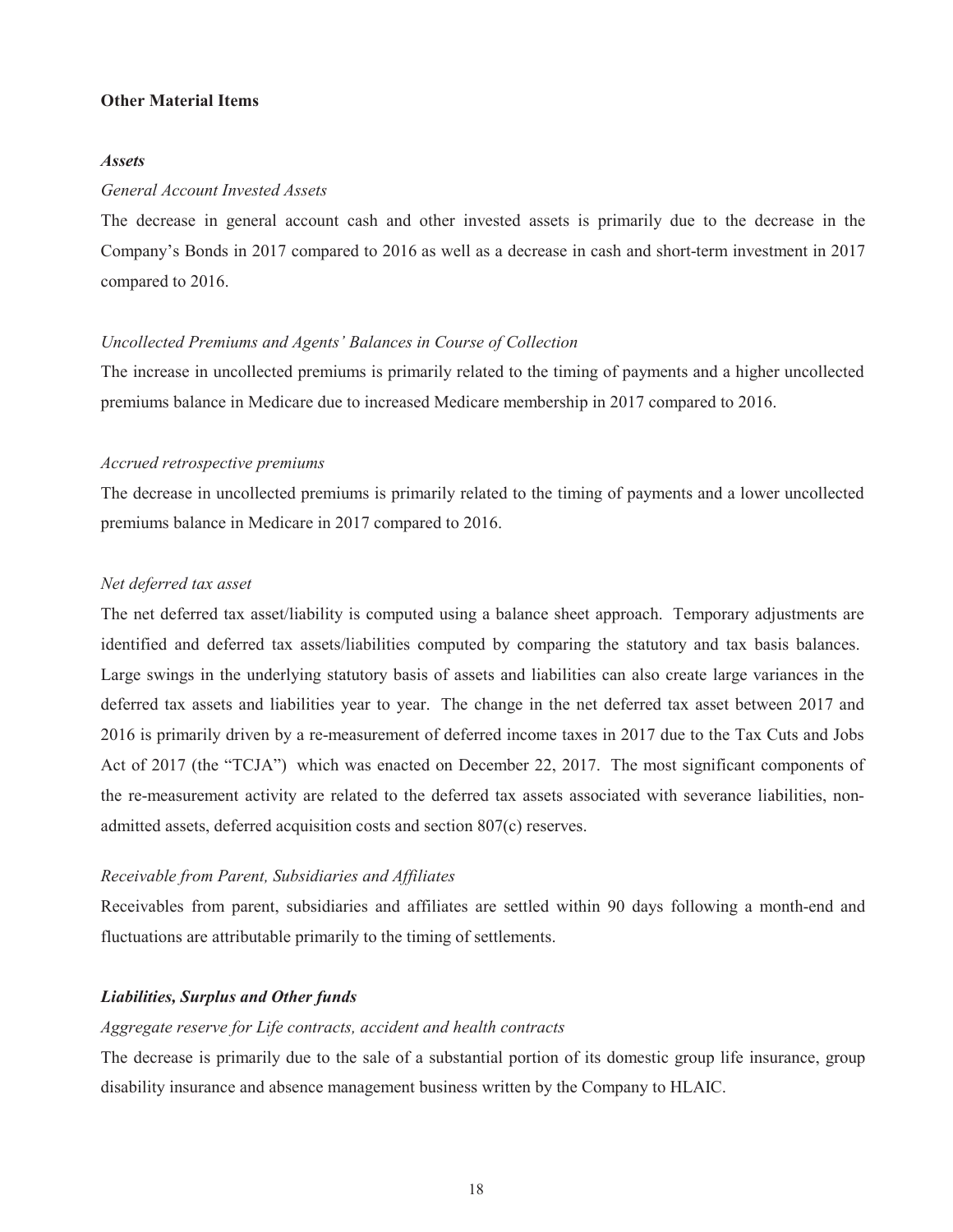### *Liability for deposit-type contracts*

The decrease is primarily due to the sale of a substantial portion of its domestic group life insurance, group disability insurance and absence management business written by the Company to HLAIC.

#### *Contract claims: Accident and Health*

The decrease is primarily due to the sale of a substantial portion of its domestic group disability written by the Company to HLAIC.

### *Reinsurance in unauthorized and certified companies*

The increase in reinsurance in unauthorized and certified companies is primarily due to the new reinsurance programs.

### *Drafts Outstanding*

The drafts outstanding increase is primarily due to lump sum payments issued as drafts for the Aetna Pension Plan.

#### *Liability for amounts held under uninured plans*

The decrease plans is primarily driven by a decrease for the Kuwait Ministry Travel for Treatment (T4T) Program and a decrease due to less business volume moved from Coventry.

# *Summary of Operations*

# *Premiums and Annuity Consideration for Life and Accident and Health Contracts*

The decrease in premiums and annuity consideration for life and accident and health contracts is primarily due to a substantial portion of its domestic group life insurance, group disability insurance and absence management business written by the Company to HLAIC.

#### *Commissions and expense allowances on reinsurance ceded*

The increase in commission and expense allowances on reinsurance ceded is primarily due to an increase in ceded commissions received from HLAIC.

#### *Disability benefits and benefits under accident and health contracts*

The increase in disability benefits and benefits under accident and health contracts is primarily due the termination of two ceded reinsurance agreements which is partly offset by a new ceded reinsurance agreement.